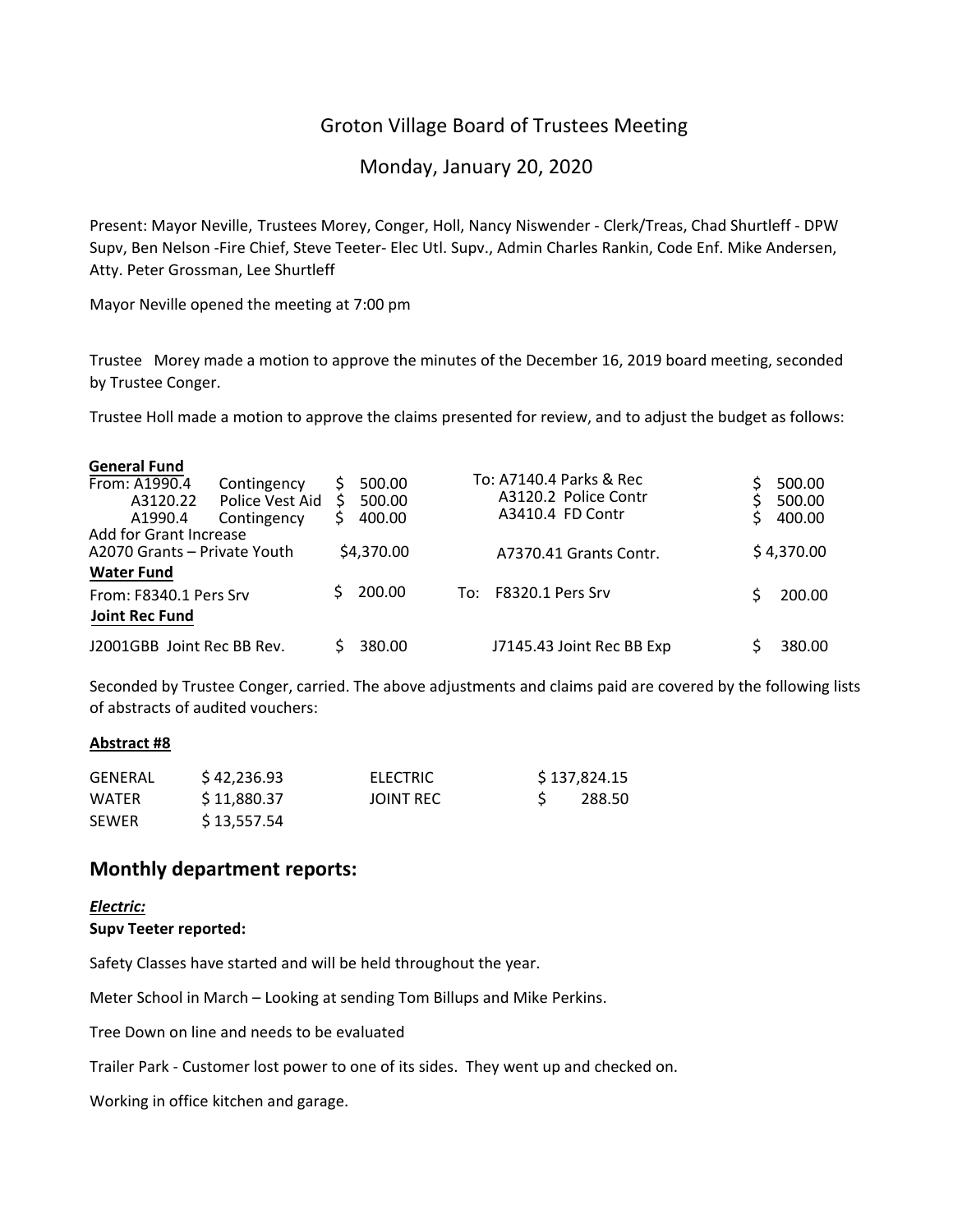**Supv Shurtleff submitted his monthly report with comments:**

## **Department of Public Works December 16, 2019 – January 20, 2020**

## **Completed Work/Projects:**

- Plowing & salting as needed
- Continue with garage wall weatherization project
- Clean, service & store leaf picking equipment
- General repair to snow removal equipment
- General maintenance at the water plant
- Work on air compressor replacement/water plant
- Install new storage cabinets in the mechanic bay
- Design and build a new kitchen area main office
- Complete water samples
- $\bullet$  Install new tires on #48
- Repair hydraulic leak on the backhoe

## **Schedule of Work**

- Install new air compressor at the water plant
- Fire hydrant maintenance
- Install new sewer manholes frames & tops

Salt usage is down at this time. If we don't use our allotted amount, we will need to find storage. Water Plant air compressor was replaced with a new one – Which is a more powerful compressor and is running better. Should only have to service once a year. He will look at a service

## *Groton Fire Department:*

## **Chief Ben Nelson reported:**

Handed out 2019 Report Reviewed and attached.

2020 Calls YTD: 52 Ambulance calls 9 Fire calls

## **2020 Groton Fire Department Slate of Officers Presented**

Chief – Ben Nelson Deputy Chief Richard Neville Jr. Fire Assistant Chief Rob Gallinger Second Assistant Chief Eric Deforrest.

Trustee Holl seconded Trustee Morey.

#### *DPW:*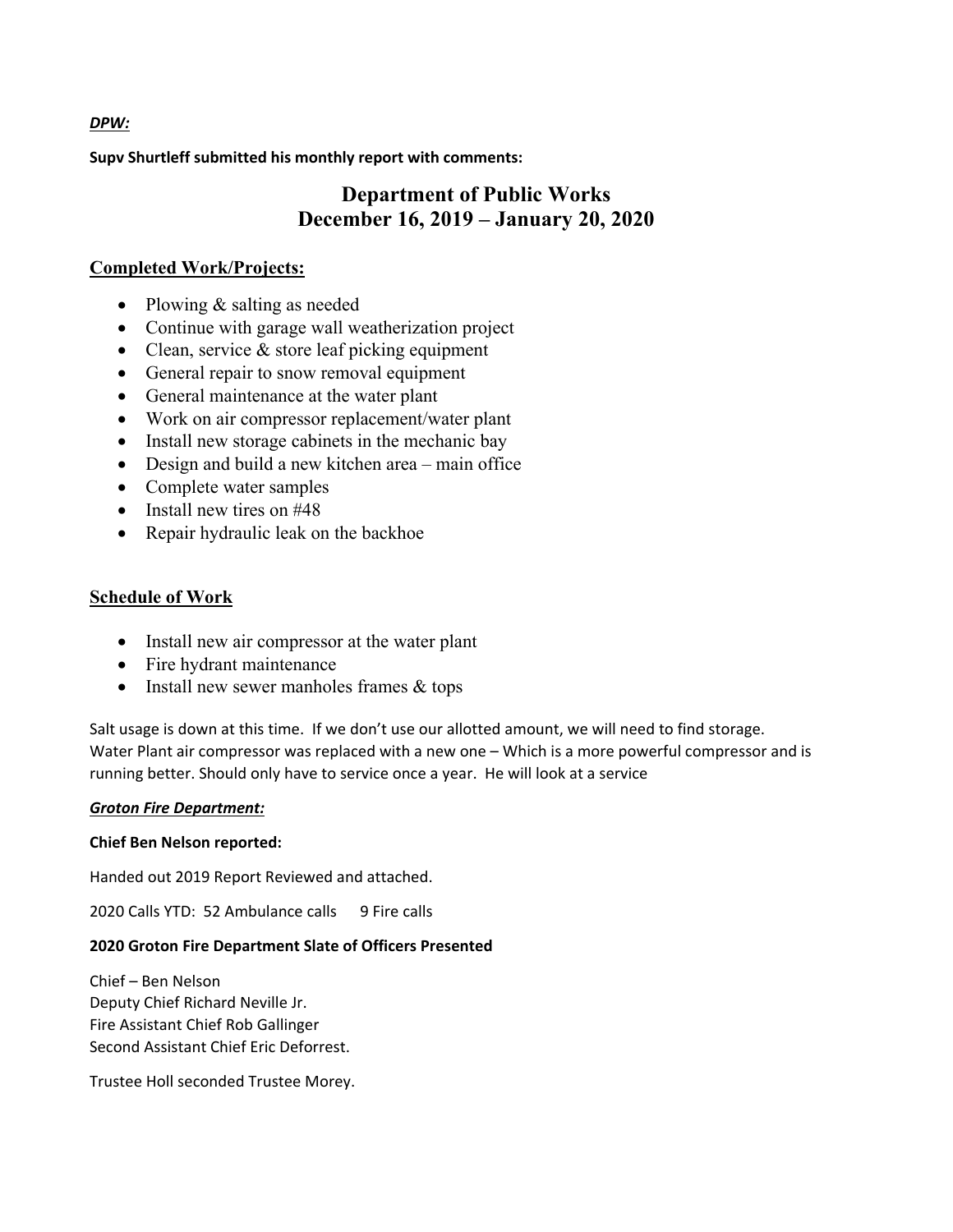OSHA mandatory meeting this Saturday.

February  $1<sup>st</sup>$  winter BBQ – 400 halves.

New Member presented and recorded. Citizen Hook and Ladder – Jared Hatfield – he is SCBA and Interior Certified.

#### *Code Enforcement*

#### **Code Officer Anderson submitted his report:**

2019 Year End Code Report:

 ‐2019 Building Permits – issued – 40 for \$228,181.00 in improvements – Permit Fees \$1,310.00 ‐2019 Roofing & Window Permits Issued – 36 for \$240,781.00 in improvements – Permit Fees \$1,110.00 ‐2019 Building Fire Safety Inspections – 39 Inspection Fees \$1,175.00 (41 Buildings & 127 Apts) 2019 Total Fees for Code Services = \$3,596.00

Sending out 17 letters for Fire Safety inspection tomorrow. Would like to include a surcharge for anyone not making scheduled appointment within 60 days.

Village Court – Main Street Pizza – Court gave him 60 days to get grease trap in. Judy Witko ‐ Court gave 60 days to clean up her property.

Reported on roofing job that Amish were working on that had 3 layers of roofing and needed to be stopped and old roofing removed first.

700 South Main – sent a letter about parking and tow trucks.

Baker on south Street – letter on parking

#### *Police Report*

#### **Lt. Boice turned in the following report read by Trustee Holl:**

You will see that there was an approx. 78.6 % increase in the number of calls from 2018 to 2019. With a total of 3,142 calls for 2019.

A lot of those additional calls are property checks. But even if you take all the property checks off there still was an approx. 37% increase in calls.

| $2019$ – total of 3,142 calls       | 2019 – total of 2,402 calls (total minus property checks) |
|-------------------------------------|-----------------------------------------------------------|
| $2018 -$ total of 1,759 calls       | $2018 -$ total of 1.759 calls                             |
| 1,383 more calls = $78.6%$ increase | 643 more calls = $36.6%$ increase                         |

We had 2 reported burglaries over this past weekend.

1 – Caboose Ice Cream Shop

1 – Ross Field Concession Stand building

Both were forced entry with possibly a crow bar or similar object.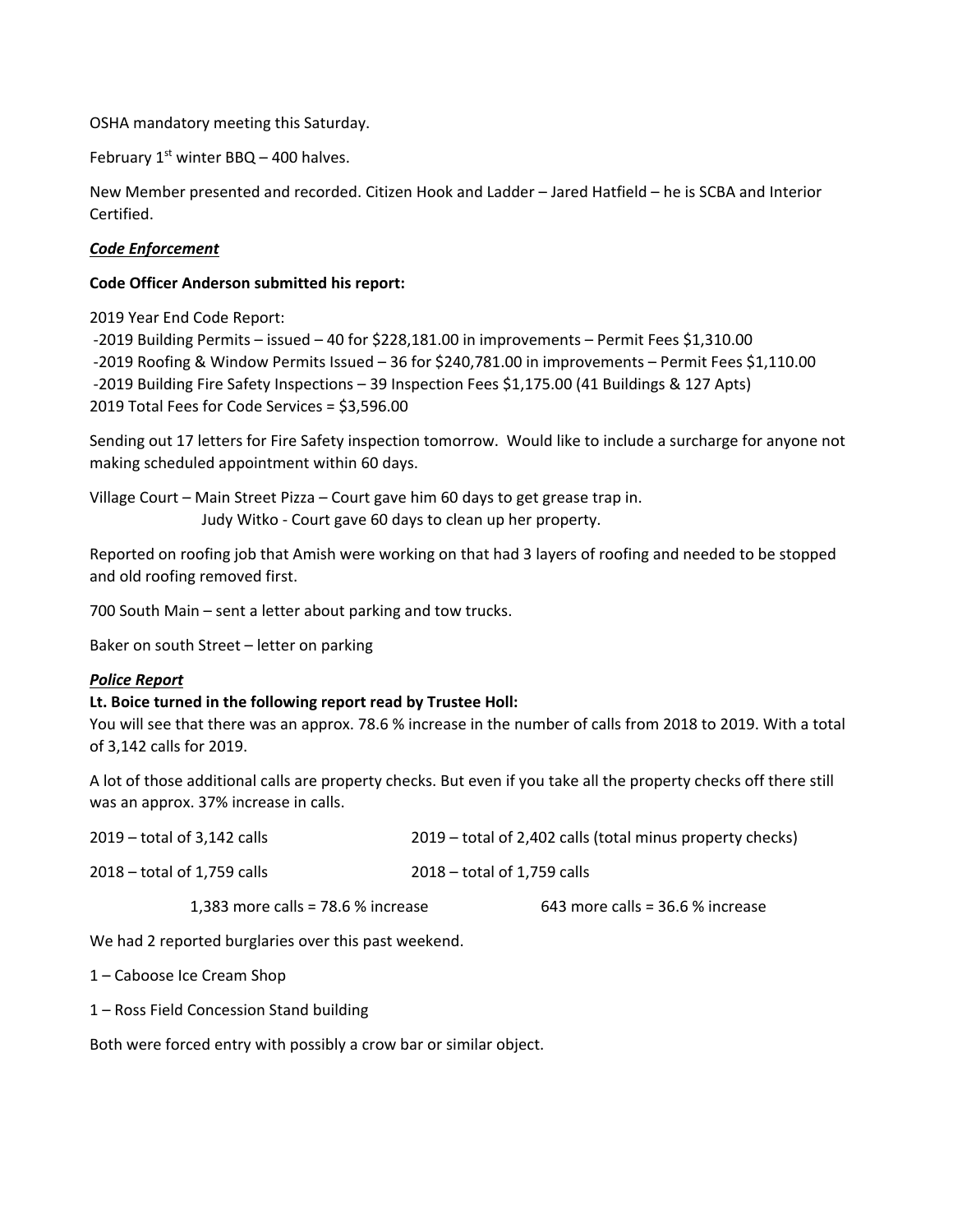#### **Trustee Conger reported:**

#### *Joint Recreation:*

Youth Basketball is underway. Youth wrestling has started and will have some tournaments in January and February. American Red Cross Babysitting class will be on February 9, 2020 Cabin Fever have all the vendors they can handle. Concert Series will have 9 concerts this summer as there is an extra Friday this year. A recreation committee member may be able to provide a band. The Summer Concert grant \$1,200.00 Cabin Fever Grant \$1,000.00 Trails Grant \$5,000 (Town \$3,000)

#### *Youth Commission*

#### **Report from Program Manger Monica Dykeman**

Current Programs include:

**Ag Adventures** with 10 elementary students,

**Holiday Gift Makers**, 12 elementary students enrolled, and 12 middle school students

#### **Cooking with Groton Harvest** has

18 Students enrolled. January 9 & 23: Groton Fresh, 25 families are included in a backpack program. This allows 80 individuals to receive all the ingredients, including spices to prepare healthy meals. The FFA club is tracking 4 of the families. There are 4 youths employed with program and a  $5<sup>th</sup>$  starting soon. The School district, Groton Recreation, and Groton Youth Services are developing a summer film program where youth will attend 3 weeks of sessions and create a film to show at Old Home Days. One week for 3 & 4 grades, one week for 5 & 6 grades and one week for middle schoolers. National Farm to School program will be in Albuquerque, NM April 18‐24, 4‐5 adults going and will be funded by the Park Foundation.

**Groton Harvest:** There is work in progress to set up a website, being done by Drew Montreuil. Send ideas to Monica.

**Mayor Neville reported**: The School STEAM lab banners have been finalized. The program will produce the banners and cover the cost.

#### **Action Items:**

**7:30** Public Hearing for Local Law #1 to override the tax cap

The regular meeting was temporarily suspended and Mayor Neville opened the Public Hearing on Local Law No. 1 of 2020, "A Local Law to Override the Tax Levy Limit Established in General Municipal Law §3‐c"

Clerk Niswender read the Notice of Public Hearing.

Trustee **Conger** made a motion that the Local Law No. 1 of 2020, "A Local Law to Override the Tax Levy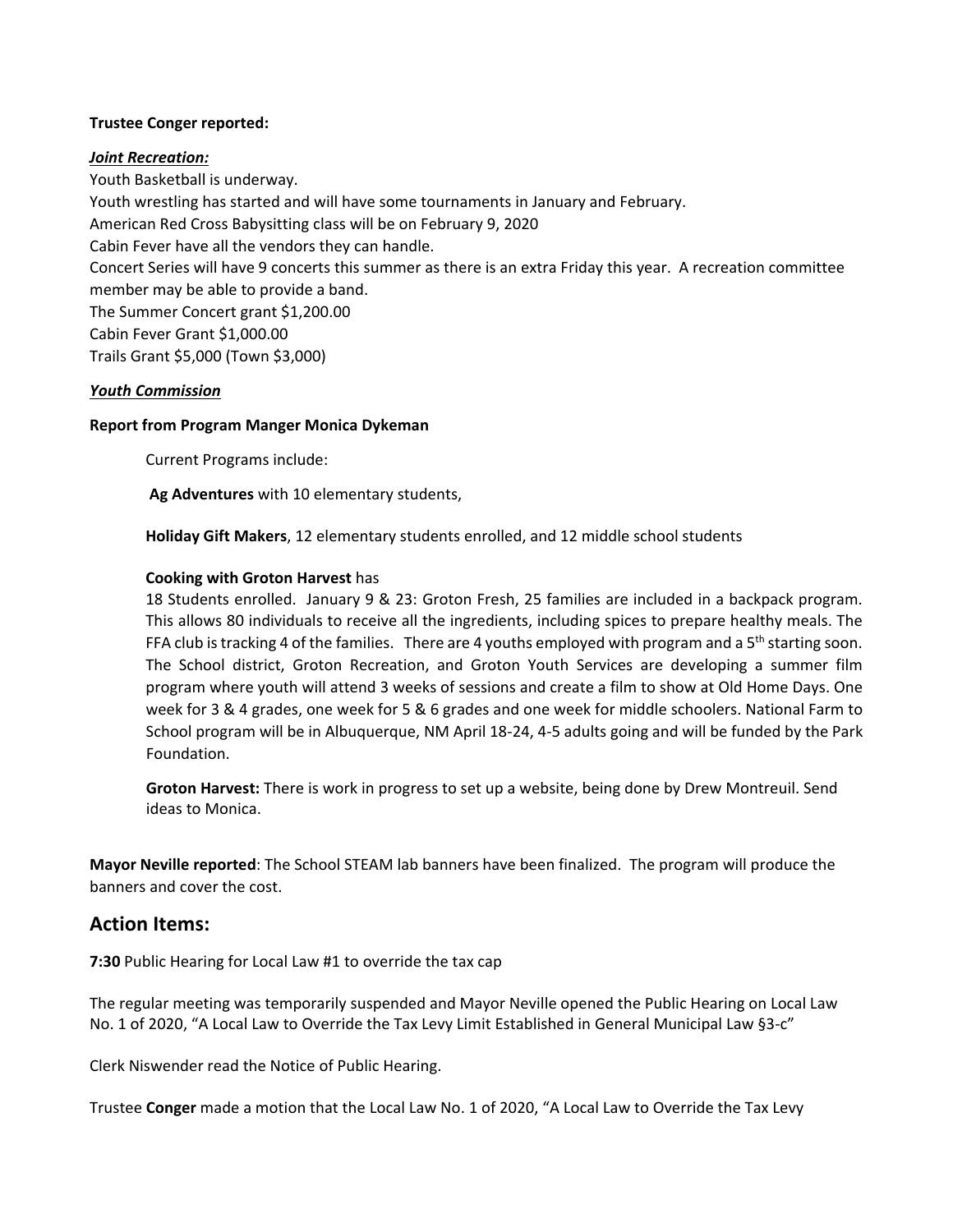Limit Established in General Municipal Law §3‐c" be adopted, and upon roll call: Trustee Conger voted "aye", Trustee Morey voted "aye", Trustee Holl voted "aye", Mayor Neville voted "aye". Trustee Walpole ‐ absent, The resolution was duly declared adopted. (Type II Action under SEQR.) Trustee Morey made a motion to close the public hearing at 7:35, seconded by Trustee Conger, carried.

**7:40** Public Hearing to consider an offer of dedication from the Village of Groton Industrial Development Agency. The regular meeting was temporarily suspended and Mayor Neville opened the Public Hearing Clerk Niswender read the Notice of Public Hearing.

Trustee Holl made a motion to reaffirm the actions provided for in Resolution No. 2019‐12‐16 be adopted, seconded by Trustee Conger, and upon roll call:

Trustee Conger voted "aye",

Trustee Morey voted "aye",

Trustee Holl voted "aye",

Mayor Neville voted "aye".

Trustee Walpole ‐ absent,

The resolution was duly declared adopted.

Trustee Holl made a motion to close the public hearing at 7:45, seconded by Trustee Morey, carried.

Trustee Conger made a motion to adopt a resolution to use State and/or County bid prices for the purchase of asphalt and bituminous materials and kerosene, diesel and unleaded fuels, seconded by Trustee Holl, carried.

Trustee Conger made a motion to adopt a resolution to participate in the Tompkins County Drug and Alcohol Testing Consortium seconded by Trustee Holl, carried.

Trustee Holl made a motion to adopt a resolution subject to public referendum to move \$5.500 funds from Water Capital Reserves to the Water fund to cover the cost of the new water air compressor Second Jean Morey, carried.

First Budget Workshop Scheduled for February 29<sup>th</sup> at 9am

### **Presentation and Discussion:**

Discussion and update of the Municipal Building project.

Local Law revision for Parks: Added Trails and banned motorized vehicles, and horses except for emergency or maintenance vehicles.

Schedule public hearing at 7:30pm on Tuesday February 18<sup>th.</sup>

Trustee Conger made a motion to adjourn to executive session at 8:25pm to discuss an employees' status, seconded by Morey, carried.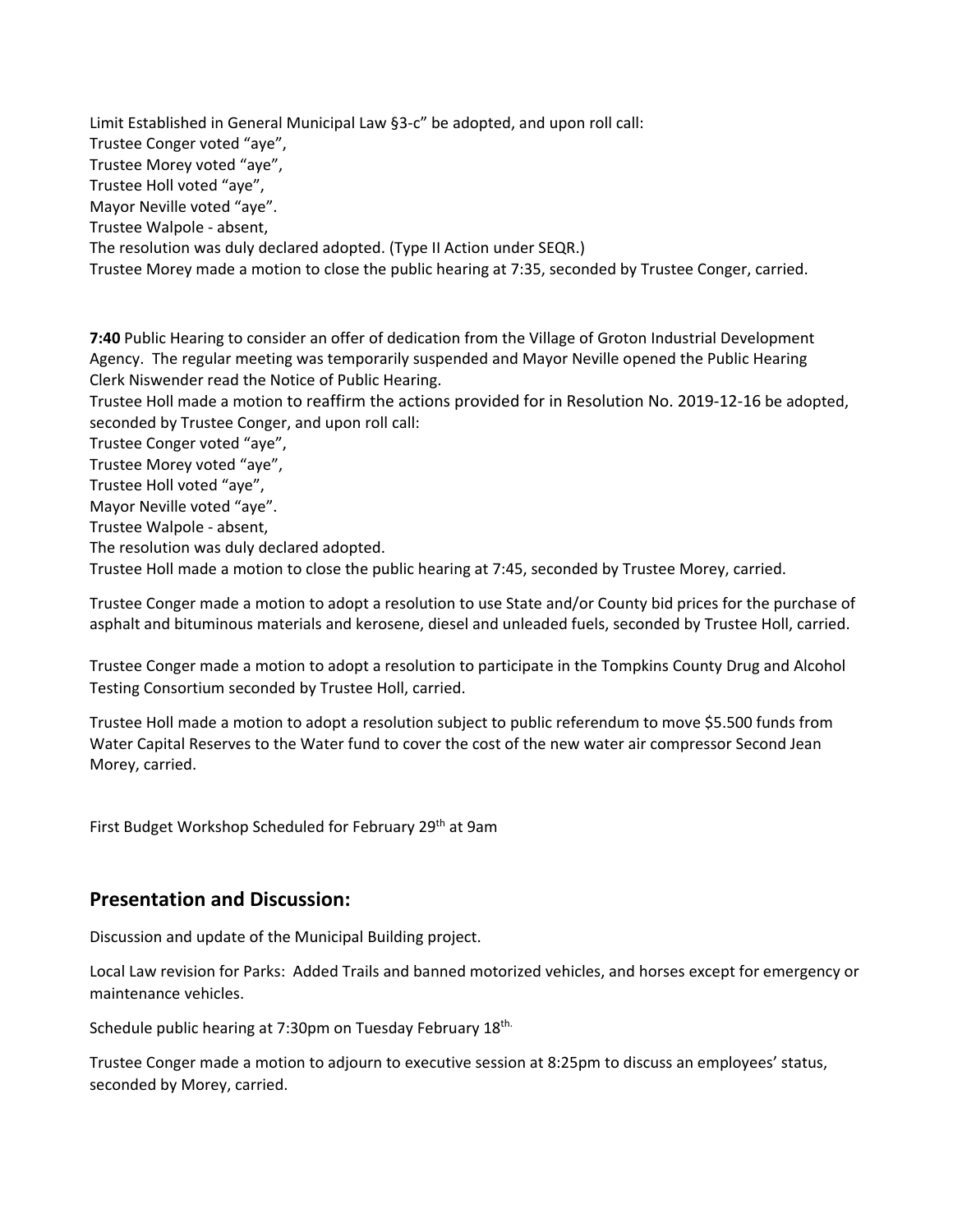Trustee Conger made a motion to return from executive session, seconded by Morey, carried. Schedule hearing to amend local law Employee Policies Chapter 17‐6 to 3 years. Trustee Morey made a motion made to adjourn 8:52pm

Nancy Niswender Clerk Treasurer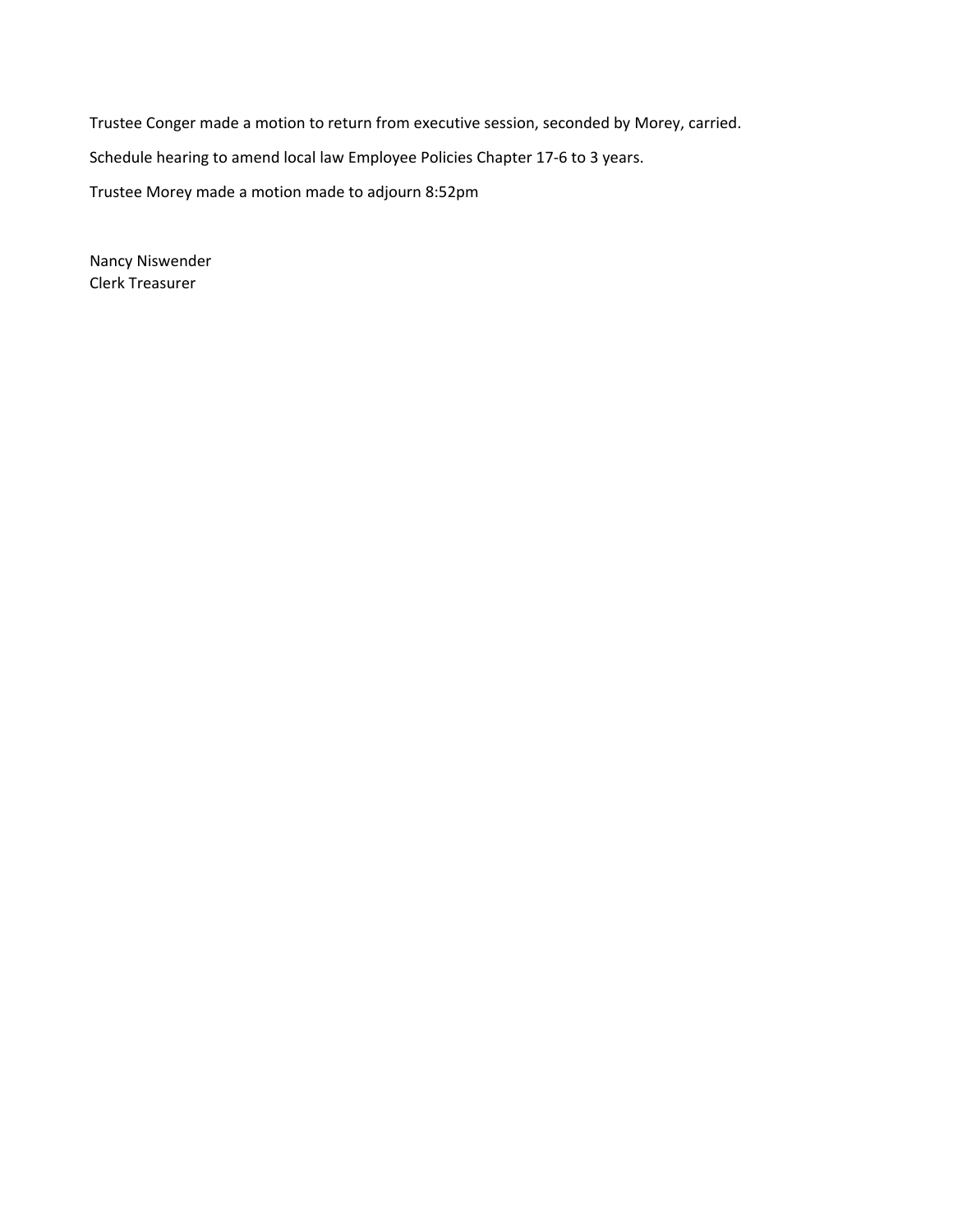# Groton Fire Department<br>Annual Report<br>January 1, 2019-December 31, 2019

 $\frac{1}{2}$  ,  $\frac{1}{2}$  ,  $\frac{1}{2}$ 

### **FIRE**

 $\label{eq:4} \mathbf{f}^{\text{a}}_{\text{c}}\left(\text{e}^{\text{a}}-\text{i}\text{e}^{\text{a}}\right)=\mathbf{f}^{\text{a}}_{\text{c}}\left(\text{i}+\text{i}\text{e}^{\text{i}\text{e}^{\text{i}\text{e}}\right)=\mathbf{f}^{\text{a}}_{\text{c}}\left(\text{i}+\text{i}\text{e}^{\text{i}\text{e}^{\text{i}\text{e}}\right)$ 

 $\begin{split} \mathcal{E}[\mathbb{R}^n \mathbb{R}^n]^{\mathcal{H}} &= \mathbb{R}^n \mathbb{R}^n \end{split}$ 

 $\omega$ 

|                    | <b>CAD INCIDENTS</b><br><b>EMS ASSIST</b><br><b>ERROR / DOUBLE ENTRY</b><br>TOTAL                                                                                                                                                                                   |                                                                                   | 182<br>26<br>3<br>153                     |
|--------------------|---------------------------------------------------------------------------------------------------------------------------------------------------------------------------------------------------------------------------------------------------------------------|-----------------------------------------------------------------------------------|-------------------------------------------|
| <b>Situation</b>   | <b>Type</b>                                                                                                                                                                                                                                                         |                                                                                   |                                           |
| 100, 200           | Structural<br><b>Commercial Server Farm</b><br>Residential / Rental<br>Chimney<br>Agriculture / Storage<br>Garage                                                                                                                                                   | 0<br>$\overline{2}$<br>$\mathsf 0$<br>1<br>1                                      | 4                                         |
| 130                | Vehicle                                                                                                                                                                                                                                                             |                                                                                   | 3                                         |
| 300, 400<br>200    | Rescue / cat in Wall<br>Rescue / Motor Vehicle Accident<br>Rescue Other (elevator)<br>Fire Outside of Structure                                                                                                                                                     |                                                                                   | 1<br>16<br>$\overline{c}$<br>$\mathbf{1}$ |
| 140, 150, 160, 170 | Tree, Brush, Brass, Refuse, Outside, Dumpster Fire                                                                                                                                                                                                                  |                                                                                   | 1                                         |
| 400, 500, 600      | Hazardous Conditions, Service Calls<br><b>Water Problem</b><br>Wires, Poles, Transformers, Trees<br>Carbon Monoxide Investigation<br>Smoke Odor / Condition / Detector / Ballast<br>Gas Odors<br>Assist Public / Other Agency<br>Good Intent<br><b>Blower Motor</b> | 5<br>21<br>3<br>5<br>3<br>3<br>4<br>1                                             | 45                                        |
| 571                | Mutual Aid Provided to Others<br>Freeville<br>Locke<br>McLean<br>Lansing<br>Etna<br>Cortlandville<br>Dryden<br>Slaterville<br>Moravia                                                                                                                               | 2 <sub>1</sub><br>6<br>11<br>$\overline{2}$<br>5<br>0<br>$\overline{7}$<br>0<br>3 | 36                                        |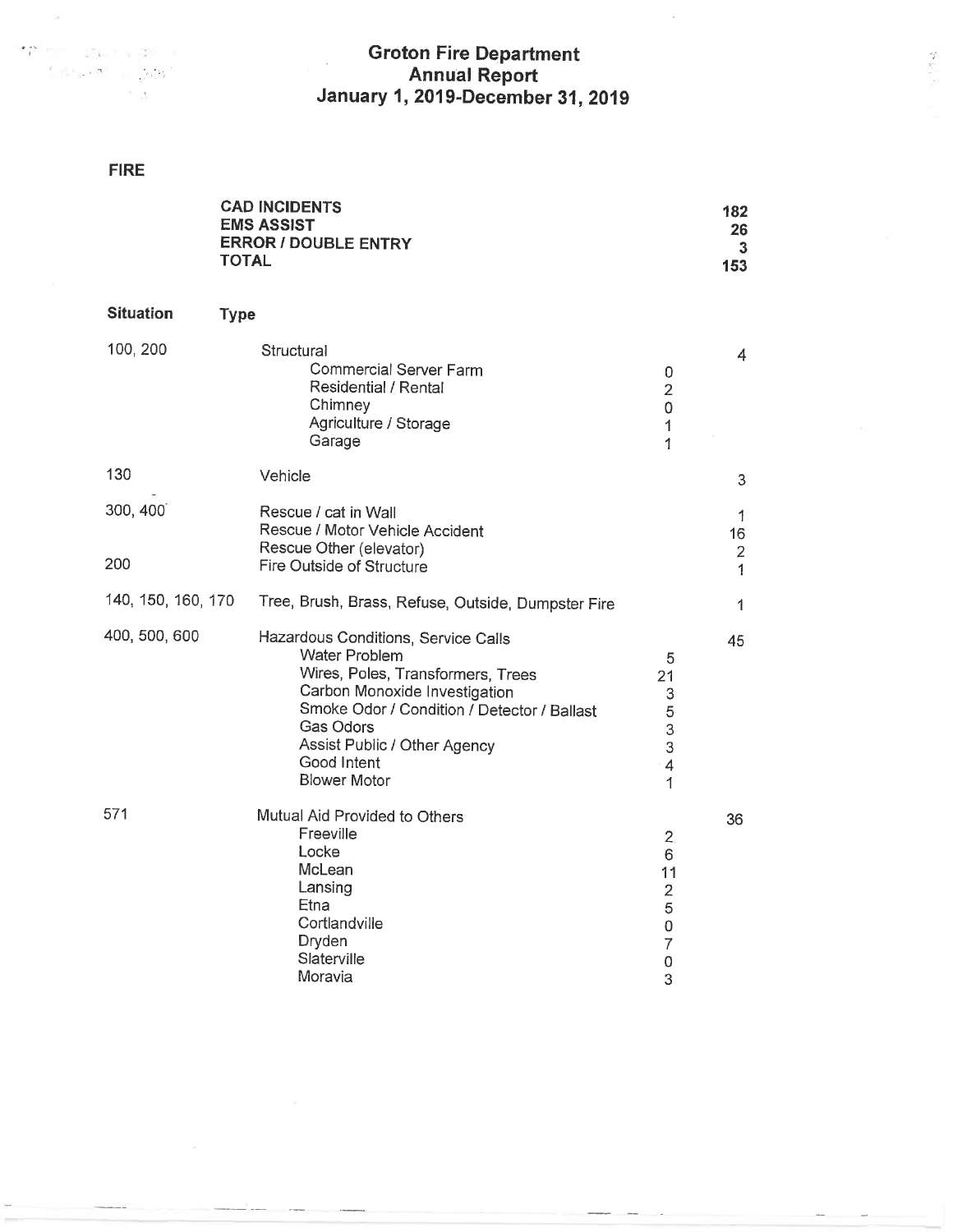## Groton Fire Department<br>Annual Report<br>January 1, 2019-December 31, 2019

. ji ra bezin  $\frac{\partial}{\partial \Omega} \quad = \quad \frac{\partial}{\partial \Omega} \quad = \quad \frac{\partial}{\partial \Omega} \quad .$  $\label{eq:3.1} \mathcal{P} = \bigoplus_{i=1}^n \mathcal{P}_i \otimes \mathcal{P}_i$ 

| 700, 710, 730, 730           | Fire Alarm Activations (malfunctions, unintentional MFA)<br>Nursing Home<br><b>ICF</b><br><b>High School</b><br><b>Fire Station</b><br>Town Hall<br>200 W. South<br><b>Medical Center</b><br><b>Elementary School</b><br><b>County Tower</b><br>Private Home<br>Day Care Center<br>Village Garage | 3<br>$\overline{2}$<br>5<br>0<br>0<br>22<br>4<br>0<br>0<br>7<br>0 | 44        |
|------------------------------|---------------------------------------------------------------------------------------------------------------------------------------------------------------------------------------------------------------------------------------------------------------------------------------------------|-------------------------------------------------------------------|-----------|
| <b>TOTAL FIRE INCIDENTS</b>  |                                                                                                                                                                                                                                                                                                   |                                                                   | 153       |
| <b>AMBULANCE INCIDENTS</b>   |                                                                                                                                                                                                                                                                                                   |                                                                   | 887       |
| <b>TOTAL EMERGENCY CALLS</b> |                                                                                                                                                                                                                                                                                                   |                                                                   | 1,040     |
|                              | <b>ESTIMATED FIRE LOSSES (includes 125,000 contents)</b>                                                                                                                                                                                                                                          |                                                                   | \$201,500 |

**Respectfully Submitted,** 

V

Ben Nelson, Chief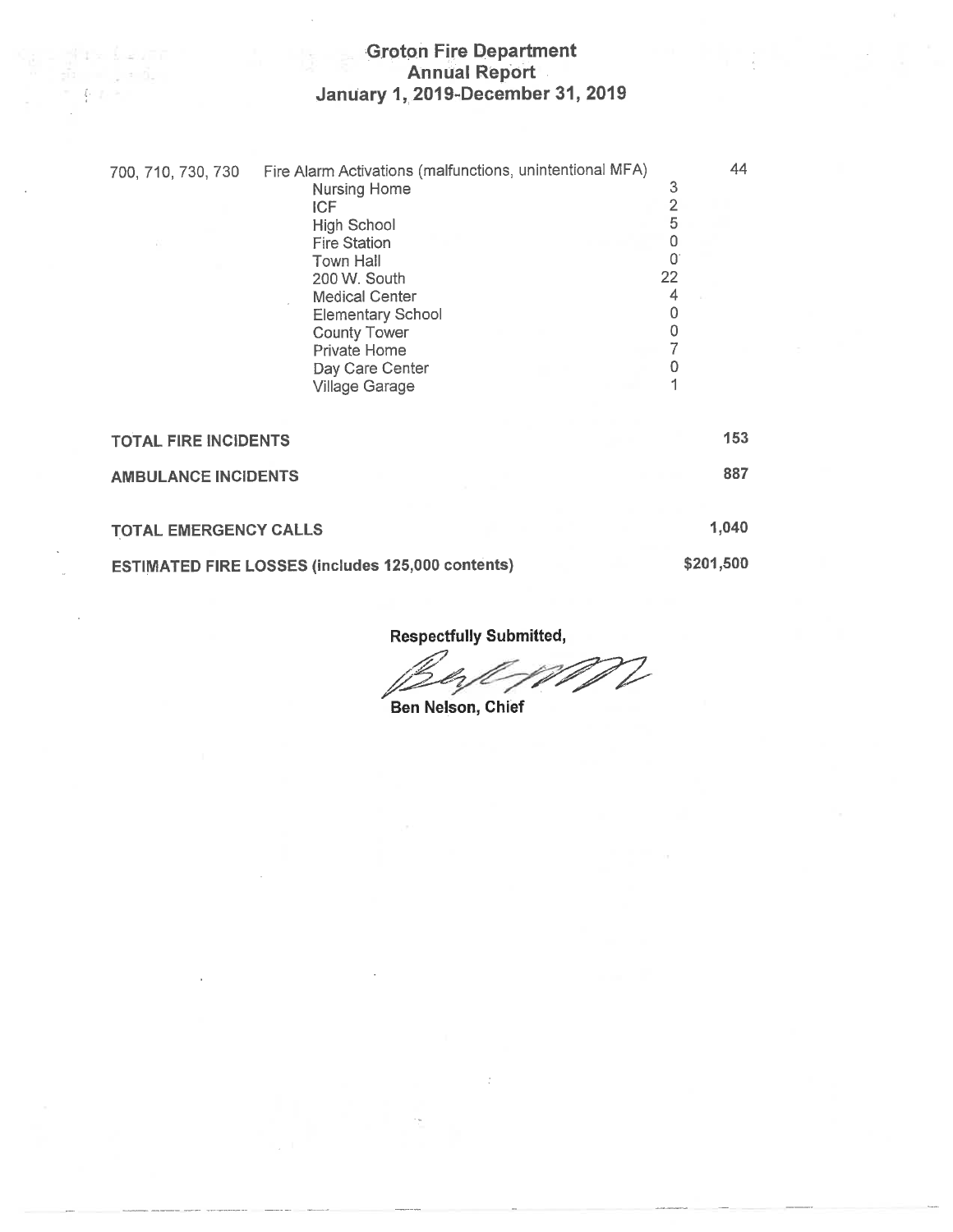|                   |                 |                 |                          |                          |                       |                          |                |                       |         |                     | <b>Groton Fire Department</b> |                          |               |                                     |               |                 |                |                          |                                |                          |                       |                |
|-------------------|-----------------|-----------------|--------------------------|--------------------------|-----------------------|--------------------------|----------------|-----------------------|---------|---------------------|-------------------------------|--------------------------|---------------|-------------------------------------|---------------|-----------------|----------------|--------------------------|--------------------------------|--------------------------|-----------------------|----------------|
|                   |                 |                 |                          |                          |                       |                          |                |                       |         | 2020 Annual Meeting |                               |                          |               |                                     |               |                 |                |                          |                                |                          |                       |                |
| 1980              | 1985            | 1990            | 1995                     | 2001                     | 2002                  | 2003                     | 2004           | 2005                  | 2006    | 2007                | 2008                          | 2009                     | 2010          | 2011                                | 2012          | 2013            | 2014           | <b>2015</b>              | 2016                           | 2017                     | 2018                  | 2019           |
| 299               | 358             | 394             | 500                      | 548                      | 576                   | 571                      | 613            | 660                   | 579     | 597                 | 693                           | 710                      | 674           | 662                                 | 660           | 650             | 673            | 670                      | 593                            | 719                      |                       |                |
| 163               | 124             | 124             | 156                      | 126                      | 133                   | 88                       | 128            | 129                   | 160     | 171                 | 141                           | 164                      | 149           | 170                                 | 168           | 151             | 177            | 152                      | 165                            | 140                      | * 816<br>126          | 887<br>153     |
| 462               | 482             | 518             | 656                      | 674                      | 709                   | 659                      | 741            | 789                   | 739     | 768                 | 834                           | 874                      | 823           | 832                                 | 828           | 801             | 850            | 822                      | 758                            | 859                      | 942                   | 1040           |
|                   |                 |                 |                          |                          |                       |                          |                |                       |         |                     |                               |                          |               |                                     |               |                 |                |                          |                                |                          | adj. (880)            |                |
| $\Xi$             | ă               | $\sim$          | щ                        | 4                        | $\mathbf{\mathbf{r}}$ | 2                        | 1              | $\circ$               | $\sim$  | Н                   |                               | $\sim$                   |               |                                     |               |                 |                |                          |                                |                          |                       |                |
|                   | 4               | $\rightarrow$   | $\mathbf{r}$             |                          | 0                     | $\circ$                  | $\circ$        | $\circ$               | $\circ$ | $\circ$             | 4<br>$\circ$                  | $\circ$                  | m<br>٣        | $\overline{\phantom{0}}$<br>$\circ$ | ы<br>0        | 4<br>$\circ$    | $\circ$        | H                        | Ч                              | $\circ$                  | $\mathbf{\mathbf{r}}$ | $\sim$         |
| 6                 | O               | $\circ$         | $\sim$                   | $\circ$                  | $\circ$               | $\circ$                  | ٥              | $\circ$               | $\circ$ | $\circ$             | $\circ$                       | $\circ$                  | н             | $\blacksquare$                      | $\circ$       | $\mathbf{r}$    | 0<br>$\circ$   | O<br>$\circ$             | $\circ$                        | $\circ$                  | Н                     | $\circ$        |
| $\sim$            | $\circ$         | 0               | $\overline{\phantom{0}}$ | $\overline{\phantom{0}}$ | $\circ$               | $\circ$                  | Н              | $\mathbf{\mathbf{H}}$ | $\sim$  | $\sim$              | ᆋ                             | $\overline{\phantom{0}}$ | 0             | $\circ$                             | $\circ$       | $\circ$         | 4              | $\overline{\phantom{0}}$ | $\blacksquare$<br>$\mathbf{H}$ | $\overline{ }$<br>$\sim$ | $\mathbf{\mathbf{r}}$ |                |
| $\mathbf{\Omega}$ | $\circ$         | 4               | $\overline{ }$           | $\circ$                  | $\sim$                | $\circ$                  | $\circ$        | $\circ$               | $\circ$ | 1                   | ᅱ                             | $\circ$                  | $\circ$       | $\overline{ }$                      | Н             | O               | $\circ$        | $\circ$                  | $\circ$                        | $\overline{\phantom{0}}$ | O<br>$\circ$<br>÷.    | ᆏ              |
| 29                | $\frac{16}{16}$ | m               | $\sim$                   | m                        | 4                     | $\overline{\phantom{0}}$ | $\circ$        | $\rightarrow$         | $\circ$ | $\blacksquare$      | ⊣                             | S                        | 4             | $\circ$                             | $\sim$        | $\circ$         | 4              | $\sim$                   | $\omega$                       | $\mathbf -$              | $\circ$               | ۰<br>$\circ$   |
| ᆏ                 | Ь               | $\overline{a}$  | Lŋ,                      | m                        | LŊ,                   | $\blacksquare$           | $\omega$       | S                     | $\sim$  | $\infty$            | Ч                             | $\mathbf{r}$             | ᅴ             | 4                                   | $\circ$       | H               | $\sim$         | 0                        | $\mathbf{H}$                   | $\circ$                  | $\mathbf{\sim}$       | m              |
| G                 | $\sim$          | G               | G                        | $\infty$                 | S                     | H                        | $\overline{ }$ | Z                     | LŊ      | $\overline{4}$      | o                             | e                        | G             | $\frac{1}{2}$                       | 28            | 24              | 4              | 4                        | $\mathfrak{a}$                 | G                        | ω                     | ᆏ              |
| $\frac{16}{16}$   | $_{20}$         | $\overline{12}$ | $\mathfrak{a}$           | 24                       | 50                    | $\frac{8}{2}$            | $\overline{a}$ | $\overline{z}$        | 50      | 27                  | $\mathfrak{p}$                | 32                       | $\frac{4}{3}$ | 24                                  | 16            | $\overline{17}$ | G              | $\frac{6}{1}$            | 25                             | $\mathfrak{a}$           | S                     | $\overline{5}$ |
| 4                 | 26              | 43              | $\overline{5}$           | $^{26}$                  | $\mathfrak{L}$        | 16                       | 32             | 23                    | 38      | 29                  | $\overline{24}$               | 57                       | 37            | 57                                  | 51            | 28              | $\overline{4}$ | $\overline{a}$           | 25                             | $\overline{c}$           | 28                    | 44             |
| 20                | 23              | $\mathbb{1}$    | $\mathbf{z}$             | Ħ                        | ង                     | $\overline{z}$           | $\frac{8}{18}$ | 吕                     | L       | 25                  | 27                            | $\overline{16}$          | 늭             | $\overline{a}$                      | $\frac{1}{2}$ | 25              | 33             | 25                       | 29                             | 57                       | 29                    | $\frac{8}{36}$ |
| 216,448           | 67,500          | 118,900         | 137,850                  | 284,500                  | 111,100               | 176,800                  | 57,300         | 42,600                | 59,900  | 7,700               | 234,000                       | 174,600                  | 616,250       | 112,500                             | 226,250       | 464,000         | 89,000         | 172,600                  | 74,500                         | 85,100                   | 162,100               | 201,500        |
|                   |                 |                 |                          |                          |                       |                          |                |                       |         |                     |                               |                          |               |                                     |               |                 |                |                          |                                |                          | * 62 Malfunction      |                |
|                   |                 |                 |                          |                          |                       |                          |                |                       |         |                     |                               |                          |               |                                     |               |                 |                |                          |                                |                          | 200 W. South          |                |
|                   |                 |                 |                          |                          |                       |                          |                |                       |         |                     |                               |                          |               |                                     |               |                 |                |                          |                                |                          | Adjusted 754          |                |

and the first pro-

 $\sim 10^{11}$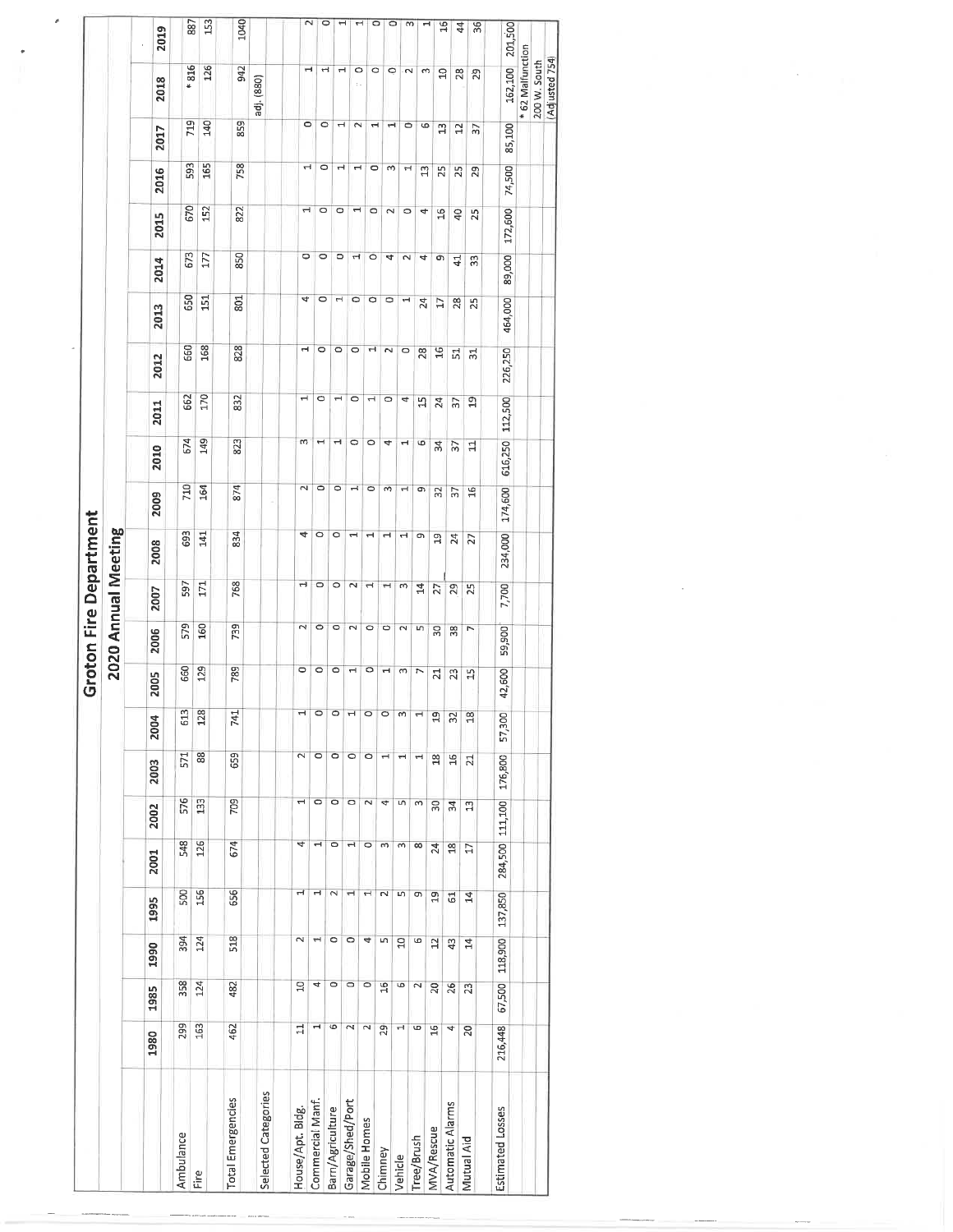| r<br>Filip                                                 |         |                          |                          |                 | Groton Fire Department Volunteers Inc.             |                          |         |         |          |               |        |                         | n eg                     | 100<br>Pol      |
|------------------------------------------------------------|---------|--------------------------|--------------------------|-----------------|----------------------------------------------------|--------------------------|---------|---------|----------|---------------|--------|-------------------------|--------------------------|-----------------|
| ÷,                                                         |         |                          |                          |                 | Emergency Medical Services<br><b>Annual Report</b> |                          |         |         |          |               |        |                         |                          |                 |
| <b>SE BRUSH</b>                                            |         |                          |                          |                 | January 1, 2019 - December 31, 2019                |                          |         |         |          |               |        |                         |                          | 224             |
| 不正 三                                                       | 2006    | 2007                     | 2008                     | 2009            | 2010                                               | 2011                     | 2012    | 2013    | 2014     | 2015          | 2016   | 2017                    | 2018                     | 2019            |
| Total EMS Responses/Incidences                             | 539     | 597                      | 693                      | 710             | 740                                                | 662                      | 660     | 650     | 673      | 670           | 593    | 719                     | 816                      | 887             |
| Handled by Others - 1st Call                               |         |                          |                          |                 |                                                    |                          |         |         |          | 167           | 89     | 36                      | 39                       | ွတ္လ            |
| Handled by Others - 2 <sup>nd</sup> Call                   |         |                          |                          |                 |                                                    |                          |         |         |          |               |        |                         |                          | $\overline{75}$ |
| Cancels & No Patients                                      |         |                          |                          |                 |                                                    |                          |         |         |          |               |        |                         | 153                      | ÎÁ              |
| Total Pre-Hospital Care                                    |         |                          |                          | 660             | 618                                                | 578                      | 596     | 573     | 636      | 519           | 527    | 696                     | 624                      | 778             |
| Disposition                                                |         |                          |                          |                 |                                                    |                          |         |         |          |               |        |                         |                          |                 |
| Sign-off, Evaluate, Stand-by, DOA                          | 193     | 176                      | 254                      | 138             | 202                                                | 215                      | 201     | 195     | 238      | 135           | 110    | 174                     | 160                      | 104             |
| Cortland Regional                                          | 264     | 252                      | 258                      | 298             | 232                                                | 172                      | 183     | 196     | 198      | 169           | 147    | 265                     | 298 <sup>-</sup>         | 283             |
| Cayuga Medical                                             | 129     | 163                      | 195                      | 208             | 177                                                | 179                      | 204     | 175     | 184      | 164           | 189    | 198                     | 174                      | 224             |
| Auburn Memorial                                            | $\circ$ | $\mathbf{\Omega}$        | $\overline{\phantom{0}}$ | $\mathbf{\sim}$ | $\sum_{i=1}^n$                                     | $\overline{\phantom{0}}$ | $\circ$ | ᠇       | ᠇        | ↽             | ٣      | Ю                       | $\overline{\phantom{0}}$ | ्षा             |
| Robert Packer (Sayre)                                      |         |                          |                          |                 |                                                    |                          |         |         |          |               |        |                         |                          |                 |
| Upstate                                                    | $\circ$ | $\frac{1}{\sqrt{2}}$     | $\infty$                 | Ľ               | 4                                                  | ထ                        | ဖ       | ဖ       | $\circ$  | ᡪ             | 4      | $\frac{\infty}{\infty}$ | $\overline{1}$           | 은               |
| Crouse Irving                                              |         |                          |                          |                 |                                                    |                          |         |         |          |               |        | ᠊                       | 0                        | 0               |
| Community General                                          |         |                          |                          |                 |                                                    |                          |         |         |          |               |        |                         |                          | $\sim$          |
| St. Joseph's                                               | $\circ$ | $\overline{\phantom{0}}$ | $\mathbf{\Omega}$        | S               | ᠇                                                  | $\circ$                  | O       | $\circ$ | $\circ$  | 0             | 2      | Ν                       | $\mathbf{\sim}$          | ∞               |
| VA of Syracuse                                             |         |                          |                          |                 |                                                    |                          |         |         |          |               |        | ᡪ                       | က                        |                 |
| Other (air transport)                                      |         |                          |                          |                 |                                                    |                          | $\circ$ | $\circ$ | $\circ$  | $\circ$       | $\sim$ | 0                       | ᡪ                        | 4               |
| Transferred Care (BLS/ALS care) ("Many double calls in 201 |         |                          | ၜ                        |                 |                                                    |                          |         |         | $\infty$ | 29            | တ      | $\circ$                 | 33                       | 36              |
| Return Home                                                |         |                          |                          |                 |                                                    |                          |         |         |          |               |        |                         |                          |                 |
| Canceled enroute (alarms, mutual aid, law)                 |         |                          |                          |                 |                                                    |                          |         |         |          | $\frac{6}{1}$ | 82     | 32                      | SS                       | တွ              |
| Walk Away                                                  |         |                          |                          |                 |                                                    |                          |         |         |          |               |        |                         | $\mathbf{\Omega}$        | ↽               |

 $\mathcal{A}^{\mathcal{A}}$ 

 $\bar{\mathbf{x}}$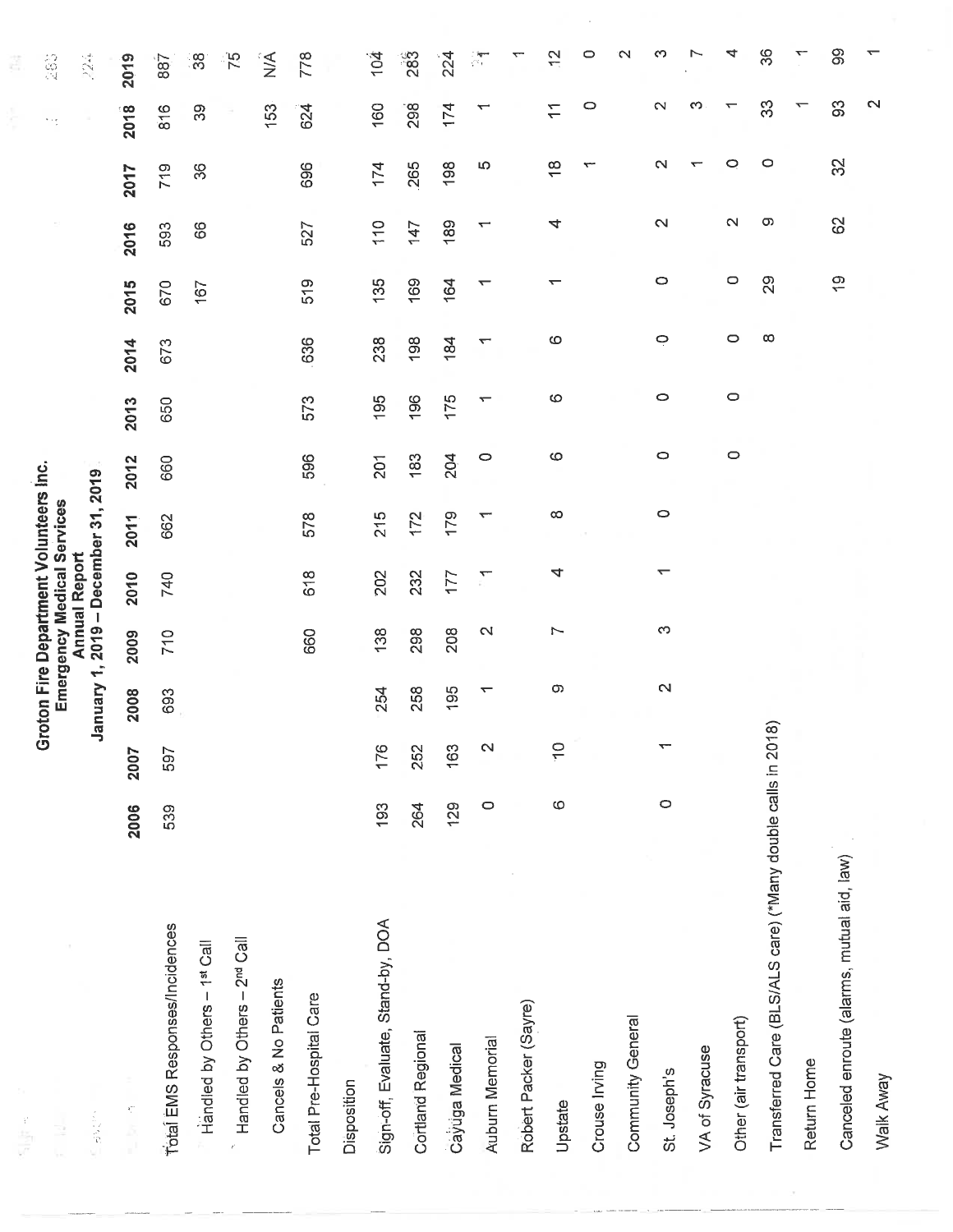|                                                                                                            | 2016        |
|------------------------------------------------------------------------------------------------------------|-------------|
|                                                                                                            | 2015        |
|                                                                                                            | 2014        |
|                                                                                                            | 2013        |
|                                                                                                            | 2011 - 2012 |
|                                                                                                            |             |
| <b>Annual Report</b>                                                                                       | 2010        |
| Groton Fire Department Volunteers Inc.<br>anuary 1, 2019 - December 31, 2019<br>Emergency Medical Services | 2009        |
|                                                                                                            | 2008        |
|                                                                                                            | 2007        |
|                                                                                                            | 2006        |
|                                                                                                            |             |

÷, ÷,

|                                   | <b>2006</b> | <b>2007</b> |              |                             |                      |                        |                      |              |                             |                      |                      |                                        | 2018             |              |
|-----------------------------------|-------------|-------------|--------------|-----------------------------|----------------------|------------------------|----------------------|--------------|-----------------------------|----------------------|----------------------|----------------------------------------|------------------|--------------|
| Avg. Enroute Time (from Dispatch) |             | 5:51 5:17   | 2008<br>4∶38 | <b>9009</b><br>4:49<br>8:16 | 8:49<br>5:17<br>8:49 | $2011$<br>5:47<br>8:57 | 2012<br>5:07<br>8:57 | 2013<br>5:59 | <b>2014</b><br>5:46<br>9:32 | 3015<br>6:08<br>9:47 | 2016<br>6:02<br>7:30 | $2017$<br>5.08<br>5.02<br>9.96<br>3.00 | $-5:15$          | 2019<br>5:31 |
| Avg. on Scene (from Dispatch)     | 9:27        | 9:36        | 9:14         |                             |                      |                        |                      | n/a          |                             |                      |                      |                                        | $0.02$<br>344    | ි.<br>0:09   |
| Total ALS Calls                   |             |             |              |                             |                      |                        |                      |              |                             |                      | 201                  |                                        |                  | 345          |
| Total BLS Calls                   |             |             |              |                             |                      |                        |                      |              |                             |                      |                      |                                        | $\overline{A}AB$ | 427          |

427

448

300

264

 $\circ$ 

24

Send

V